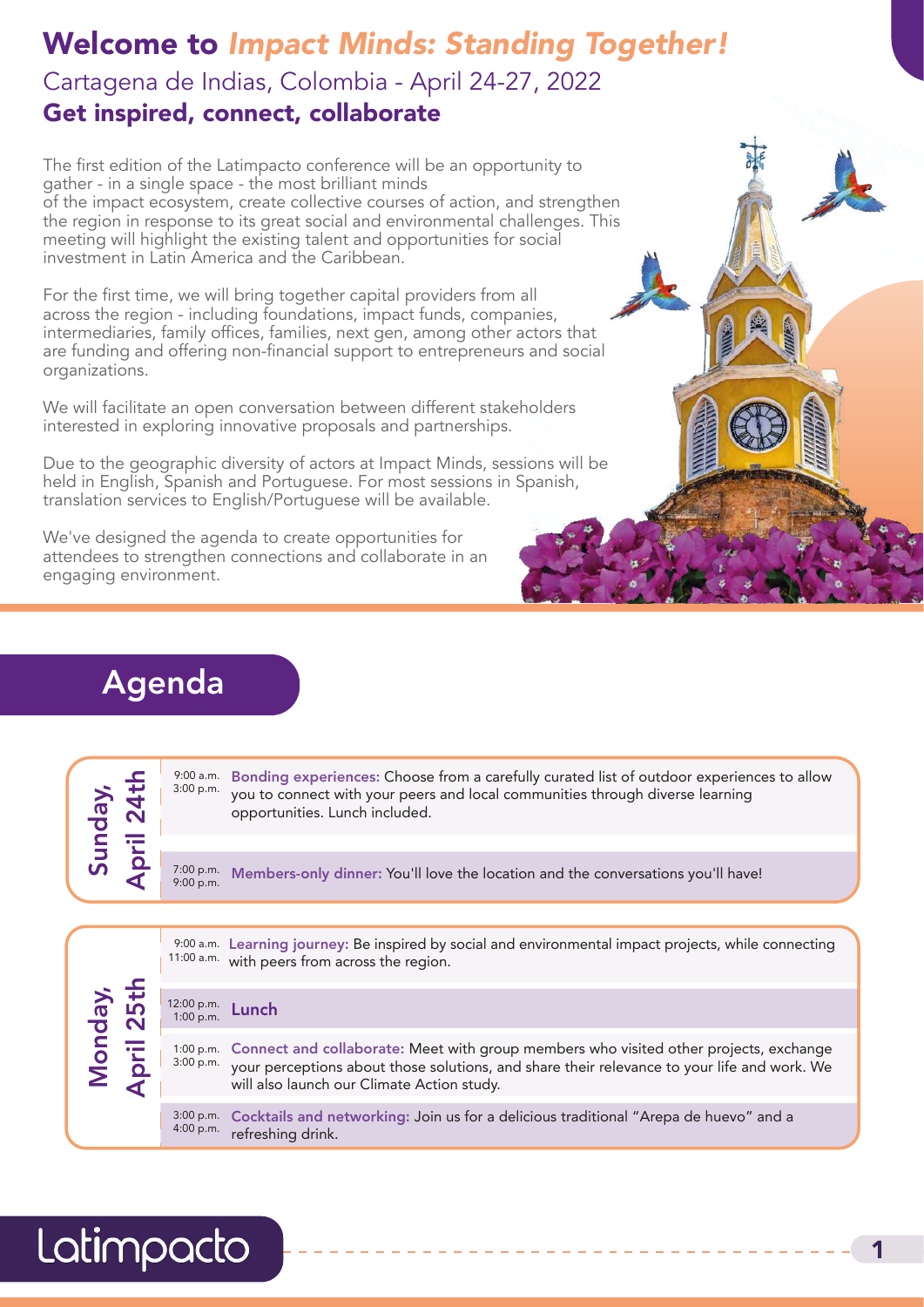|                          | 10:30 a.m.                   | 9:00 a.m. Inspirational talks: Hear from amazing social leaders who will share with us their stories from<br>across the world.                                                 |
|--------------------------|------------------------------|--------------------------------------------------------------------------------------------------------------------------------------------------------------------------------|
|                          | 10:30 p.m.<br>11:00 p.m.     | <b>Break</b>                                                                                                                                                                   |
| Tuesday,<br>April 26th   | 11:00 a.m.<br>1:00 p.m.      | Sharing collective: Small group workshops meant for sharing ideas and approaches to specific<br>topics (e.g. gender-lens investing, next gen, etc.).                           |
|                          | 1:00 p.m.<br>2:30 p.m.       | Lunch                                                                                                                                                                          |
|                          | 2:30 p.m.<br>5:30 p.m.       | Clinics: You will have the opportunity to propose and help other social investment peers<br>come up with valuable ideas to solve a challenge they have in their organizations. |
|                          | 7:00 p.m.<br>9:00 p.m.       | Cocktails and Networking: Bring your guayabera and/or sombrero!                                                                                                                |
|                          |                              |                                                                                                                                                                                |
|                          |                              |                                                                                                                                                                                |
|                          | $9:00$ a.m.<br>$11:00$ a.m.  | Demo Day Live: Launch of our connecting platform Porimpacto ® and presentation of the<br>most innovative initiatives led by our members.                                       |
|                          | $11:00$ a.m.<br>$11:30$ a.m. | <b>Coffee Break</b>                                                                                                                                                            |
|                          | 11:30 a.m.<br>12:30 p.m.     | parallel sessions.                                                                                                                                                             |
|                          | 12:30 p.m.<br>1:00 p.m.      | TED Talk©-style presentations: We have invited inspirational speakers who will share with us in<br>Musical closing of the conference                                           |
| Wednesday,<br>April 27th | 5:00 p.m.<br>7:00 p.m.       | Sunset on the Bay by boat (optional and available for a fee).                                                                                                                  |

## Sunday, April 24

9:00 a.m. a 9:00 p.m.

We will have a unique experience that will **facilitate connections** through a variety of **learning opportunities**. Share a cooking class, experience Colombian folklore, or try your luck exploring the mangrove in a disruptive space.

Experiential sessions: Members will share in small groups. Choose among five experiences that will bring you closer to the local community and culture! A maximum of 30 attendees may participate in each experiential session.

#### 1. Mind the environment

Ride a boat to the Tierra Bomba Island and explore the mangrove, a unique ecosystem that is home to wildlife and protects coastal areas.

Tour guides will take us on the ecological trail, where we will have a chance to spot the fauna and learn from locals how to plant a mangrove.

Connect with the Caribbean, walk on the sand, and bathe in the sea.

#### Recommendations:

Bring a thermos, sunscreen, mosquito repellent, hat, and comfortable shoes and clothes—preferably in neutral colors t hat blend in with the landscape so as not to scare the birds.



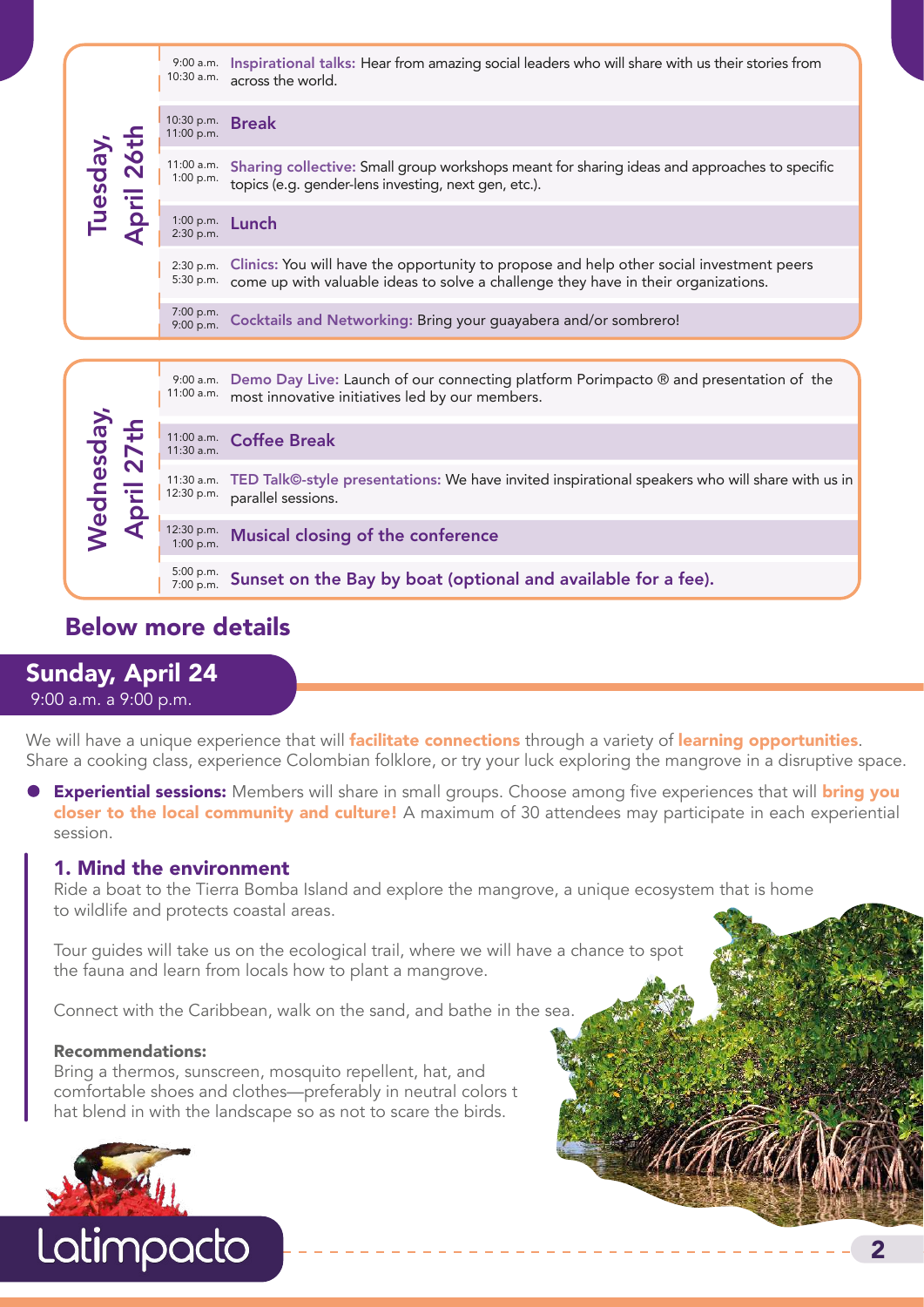#### 2. Champeta: social expression and rhythm

This experience will allow us to connect with another reality of Cartagena.

Champeta is an icon of the city—not the colonial, romantic version of the walled city, but rather the popular, peripheral version (the majority).

We will dance to this contagious genre that combines ancestral African rhythms with Caribbean percussions and sounds and learn about its history.

> Recommendations: Comfortable dancing shoes and clothes

#### 3. Cartagena zest: connect flavors and knowledge

Cook a typical Cartagena dish and new ideas that nourish your connections. Together, we will discover traditional flavors and learn about the Cartagena culture through its gastronomy.

Enjoy *posta cartagenera, arroz con coco, and patacón "pisao"* and take the Caribbean home.

Recommendations:

Bring your appetite!

#### 4. A sea of drums / Impact drums

This experience will be a true journey through the ancestral music from La Boquilla, a seaside fishing village with great cultural wealth.

To the sound of drums, we will learn about the history of this musical instrument, which is fundamental in the city's tradition, as it was used to connect with other regions.

> Alongside **community masters and new talent**, we will make our own drums by hand and learn some Afro-Colombian rhythms from the Archipelago of San Andrés, Providencia and Santa Catalina; the mainland Caribbean region; and the Pacific coasts.

#### Recommendations:

Bring your thermos, sunscreen, hat, and comfortable shoes and clothes.

#### 5. Weaving peace, connecting territories

The women of San Jacinto, in the Montes de María subregion, found in thread a way to heal the wounds of the armed conflict, revive their cultural identity, and reweave the social fabric of their communities.

Alongside some of them, we will learn how to weave our own fabric as we become acquainted with their endeavor to repair and **recover the historic** memory of their territories.

Recommendations: Active listening

Members-only dinner: the intimate ambiance of this dinner will allow us to better connect professionally and personally with other impact minds and find new connection opportunities. You will love the location, and you will love even more the conversations that you will have!

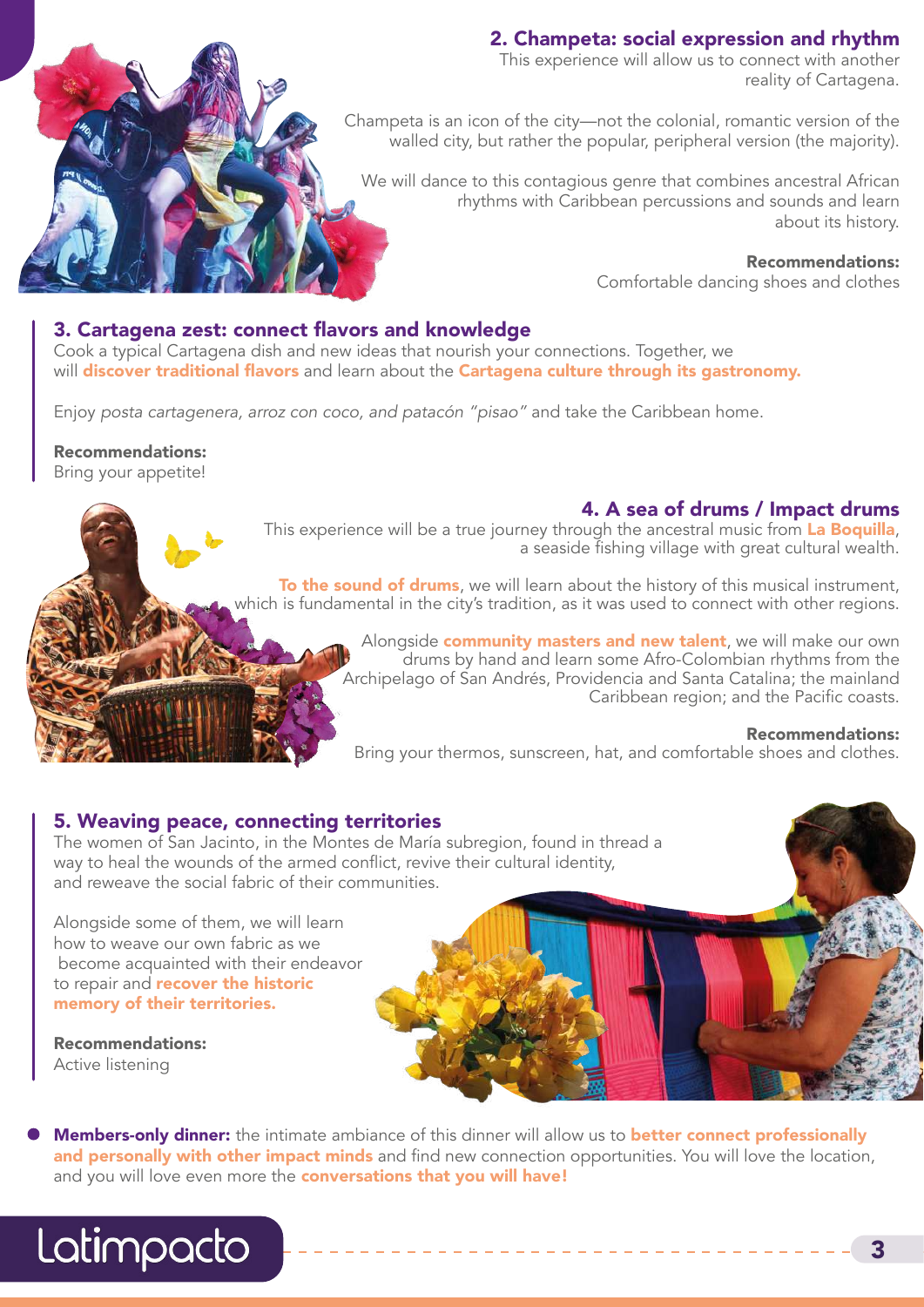### Monday, April 25 9:00 a.m. a 4:00 p.m.

The day will begin with a learning path that will inspire you to learn about social and environmental impact projects and connect with peers investing in the region. We will get to know *innovative solutions to great social* challenges. We will visit projects and contribute to strengthening them by sharing our experience, but this will also allow us to rethink how we achieve impact within our organizations.

You will have the chance to choose from several thematic routes, including habitat, health, environmental, and education projects, among others. The route includes a facilitator, transportation, and lunch.

At the end of the journey, you will have the chance to meet other groups and exchange impressions and share their relevance for your life and work.



#### 1. Cartagena corruptour: democratic strengthening

This disruptive visit to five districts of Cartagena will show us real city cases that reflect the relationship between corruption and poverty in Latin America and the Caribbean. At every stop, we will be exposed to everyday situations that require us to react both as individuals and as a collective.

> Alongside community leaders, we will learn about innovative strategies that have been implemented for democratic and institutional strengthening and participation through citizen control and oversight.

> > Be outraged and get rid of indifference!

#### Recommendations:

Bring your thermos, sunscreen, hat, comfortable shoes, and lots of attitude.

#### 2. Ciudad del Bicentenario: a sustainable community

We will visit the largest social housing macro-project in Colombia, with more than 55,000 potential homes, two "mega-schools," and two childhood development centers.

As we go down its streets, we will learn how this social innovation laboratory connects impact investment and offers comprehensive solutions to overcome poverty and for the sustainability of cities.

Guided by Fundación Santo Domingo and by some of the residents, we will explore the social infrastructure of the housing project and we will learn how it was designed for families to have **easy access to** education, health, sports, social support, and business development services.

#### Recommendations:

Bring your thermos, sunscreen, hat, comfortable shoes, and a great desire to learn.



Latimpacto

# 3. Colegio del Cuerpo: dancing for social inclusion

We will discover **Colegio del Cuerpo (CdC)**, a non-profit contemporary dance studio with a pioneering arts education proposal that has won awardsin Colombia and the world.

CdC has contributed to the artistic, professional, and human development of more than **9000 children and youth from vulnerable** groups in Cartagena, promoting their self-awareness and self-respect as a way to educate for peace.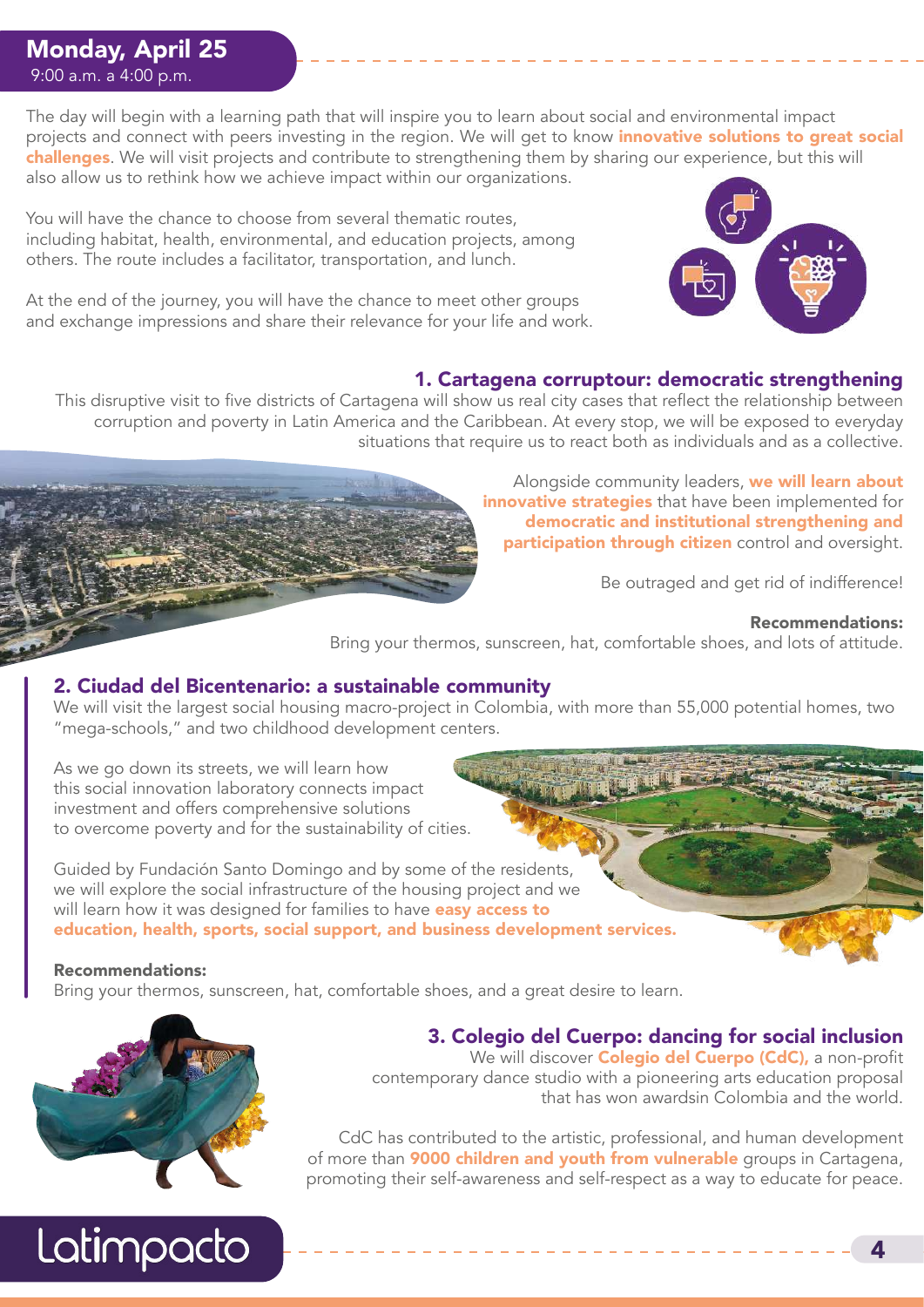

We will visit their facilities, their outdoors museum, and their "religion-free temple. "Pre-professional students and new talent from this "seedbed" will delight us with an artistic and pedagogical performance. Additionally, we will have the chance to chat with them and learn about their experience in the company.

#### Recommendations:

5

Bring your thermos, sunscreen, hat, comfortable shoes, and a great desire to listen and learn.

#### 4. Productive patios

This urban agriculture program came about as a food security initiative for vulnerable communities, who soon discovered that their organic products (spinach, peppermint, mustard, among others) were demanded by hotels and restaurants in town, and that they could also become a source of income!

For this experience, we will visit the houses where some of the 820 productive patios of Cartagena are located, and we will learn about this model that has been replicated in other sowing modalities, such as beds, vertical gardens, and green roofs.

Moreover, we will see up close how knowledge is shared and how cross-generational trust is built in the patios—senior citizens and at-risk youth from the community will share with us their experiences overseeing the crops and ensuring the quality of the products.

#### Recommendations:

Bring your thermos, sunscreen, hat, comfortable shoes, and a great desire to learn.



**Connect and collaborate:** At the end of the journey, you will have the chance to meet other groups and exchange impressions and share their relevance for your life and work. Furthermore, we will launch our study on climate action.

Cool off!: To wrap up the day, nothing better than enjoying a typical "arepa de huevo" and cheese "carimañola".

#### Tuesday, April 26 9:00 a.m. a 9:00 p.m.

Latimpacto

We will keep strengthening learning exchange and connections! Get ready for a day during which we will have **inspirational talks** with key actors from Latin America, the United States, Europe, Asia and Africa, who will share with us the **secrets of their success in** impact investment and some insight about Latin America and the Caribbean.

- **Sharing Collective:** This format will enable small groups to meet and discuss a specific topic such as gender-lens investing, next-gen, etc. The discussion will be facilitated using predefined questions, which will be shared with the participants at the beginning of the session. Participants will then have the opportunity to find common grounds and ideas for further collaboration.
- **Clinics:** The participants will have the opportunity to propose and help other social investment peers come up with valuable ideas to solve a challenge they have in their organizations. Some challenges will be focused on identifying better investment opportunities or landing their impact indicators. We are sure you have these challenges within your organization as well.
- **Cocktail and networking:** Bring your guayabera and your hat! This will be a non-traditional cocktail, without too much formality or protocol.

The sunset over the Cartagena bay will be the ideal setting to enjoy typical dishes and beverages, listen to a superb selection of Colombian Caribbean rhythms, and to connect more effectively with other impact minds, of course.